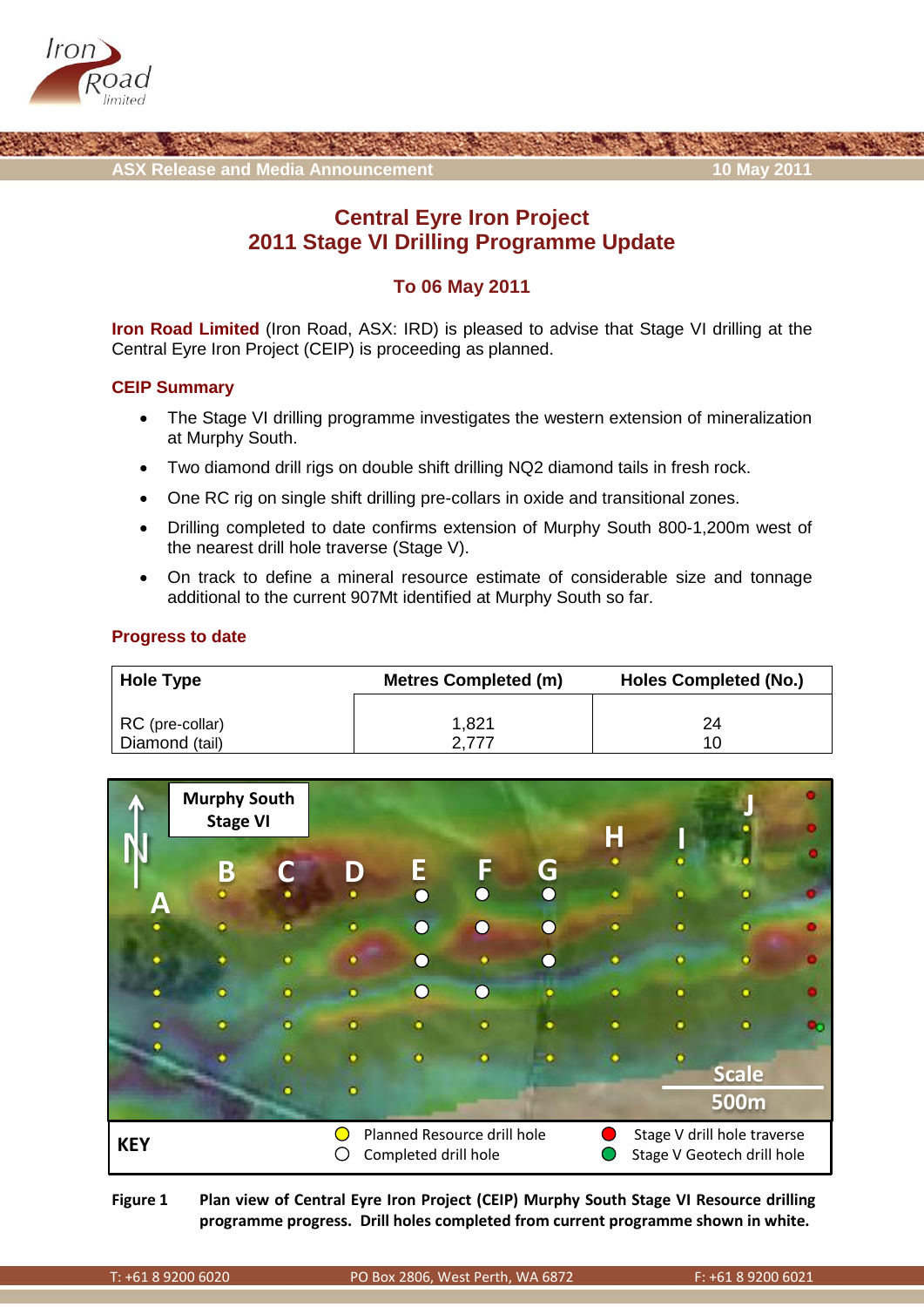

The exploration target for Murphy South (western extension), across the 10 traverses designed for the Stage VI drilling programme, is 500-800Mt magnetite gneiss\*.

The Stage VI drilling programme comprises 66 diamond drill holes for over 25,000m. Crosssections will be presented as they are completed. The geology intersected in all traverses thus far is consistent with expectations and confirms the extension of the Murphy South orebody in a westerly direction.



**Figure 2 Stage VI drilling at Murphy South**

– ENDS –

*\*The potential quantity and grade of an exploration target is conceptual in nature since there has been insufficient work*  completed to define the prospects as anything beyond exploration target. It is uncertain if further exploration will result in the *determination of a Mineral Resource, in cases other than the Boo-Loo and Murphy South prospects.*